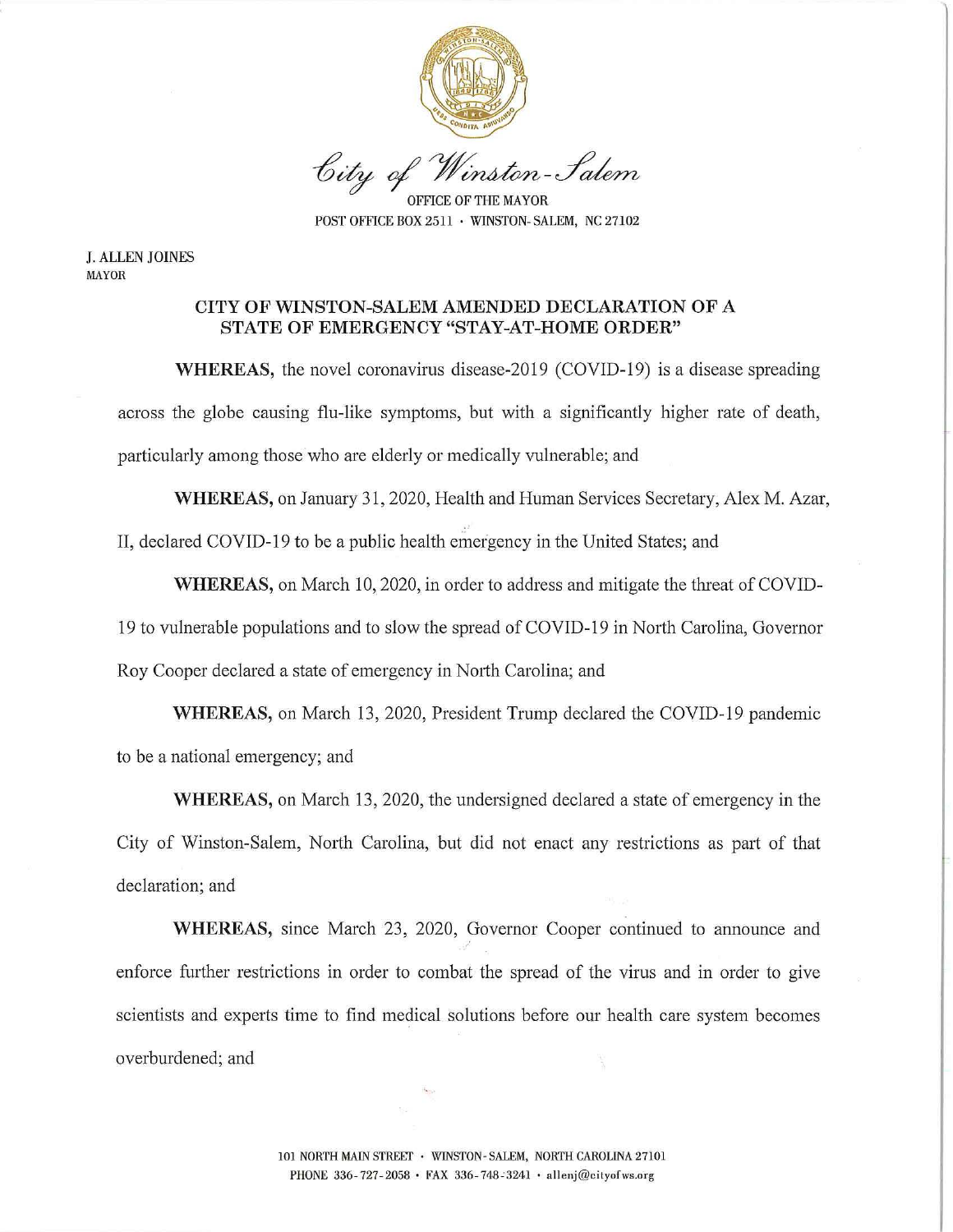**WHEREAS,** since the undersigned declared a state of emergency, COVID-19 has continued to spread throughout the United States, North Carolina, Forsyth County, and the City of Winston-Salem; and

**WHEREAS,** since execution of the Declaration, residents of the City of Winston-Salem have been tested for the COVID-19 virus. Initially, there was a connection and correlation between positive results and out of county travel or contact with someone known or believed to have been positive; however, as of March 23, 2020 there are, at least, seventeen (17) COVID-19 cases in Forsyth County, as well as increasing evidence of cases in neighboring counties, including a significant and increasing number of suspected cases of community transmission and likely further significant increases in transmission. Widespread testing of COVID-19 is not yet available but is expected to increase in the coming days. Consistent with the guidance of the Centers for Disease Control and Prevention (the CDC) and the North Carolina Department of Health and Human Services (the NC DHHS) this Amended Declaration is necessary to slow the rate of spread; and

**WHEREAS, in areas battling COVID-19, there is a severe shortage of medical supplies** for health care workers and basic equipment to help the public avoid transmitting the disease; and

**WHEREAS,** the undersigned has conferred with local health care officials and confirmed that they support immediate strict restrictions to slow down COVID-19's spreading within the City of Winston-Salem in order to preserve precious supplies to treat those with COVID-19 and other serious illnesses and injuries; and

**WHEREAS,** it is necessary to implement measures to ensure that the maximum number people self-isolate in their place of residence to the maximum extent feasible, while enabling essential services to continue to slow the spread of COVID-19, to the extent possible; and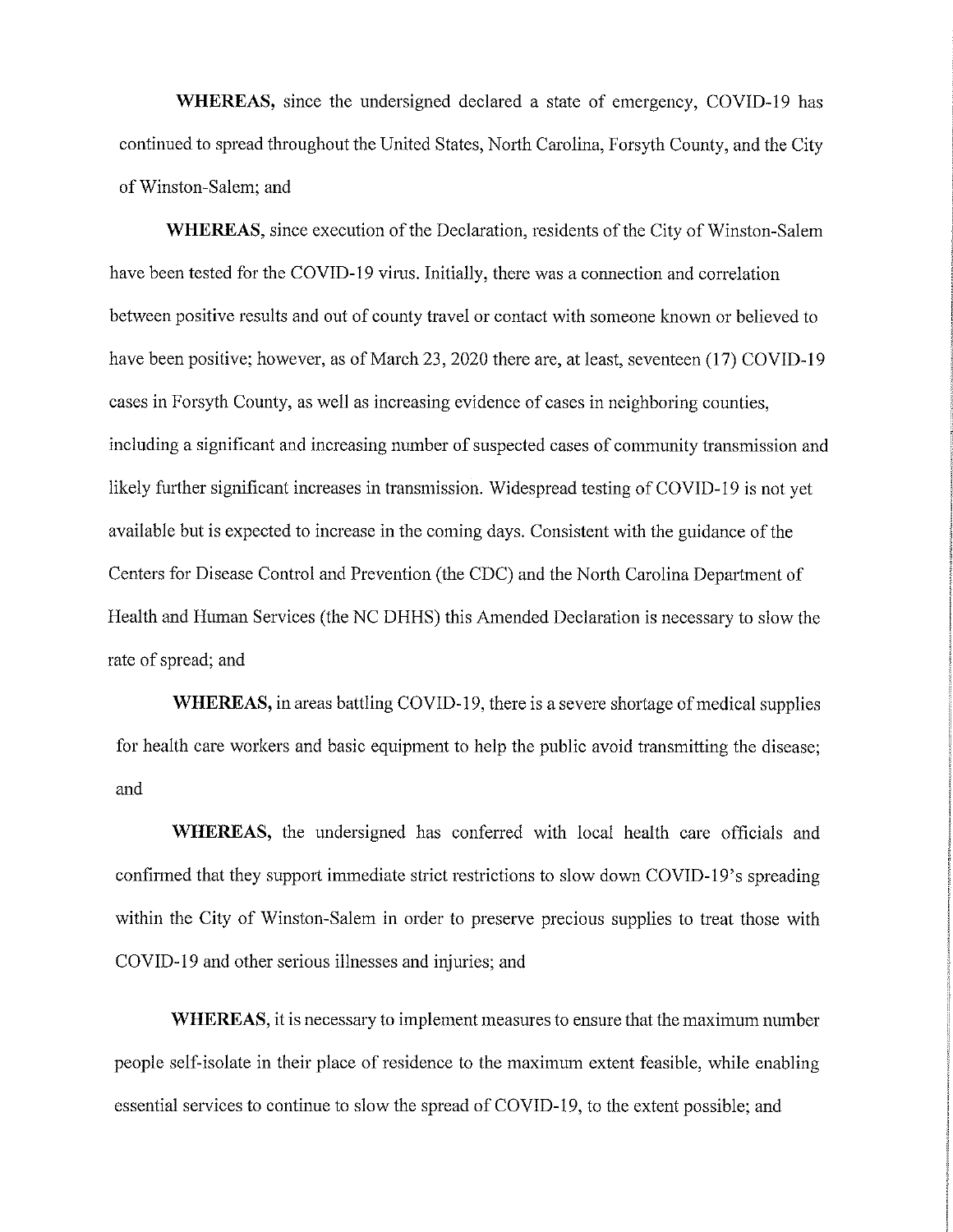**WHEREAS,** when people need to leave their places of residence, whether to obtain or perform essential services, or to otherwise facilitate authorized activities necessary for continuity of social and commercial life, they should at all times reasonably comply with the Centers for Disease Control and Prevention (CDC) recommendations of Social Distancing Requirements of at least six (6) feet apart; and

**WHEREAS,** individuals, who are living without shelter, are exempt from this Amended Declaration; and

**WHEREAS,** individuals whose residences are unsafe or become unsafe, such as victims of domestic violence, are permitted and urged to leave their home and stay at a safe alternative location. For purposes of this Amended Declaration, homes or residences include hotels, motels, shared rental units, shelters, and similar facilities. All provisions of this Amended Declaration should be interpreted to effectuate this intent; and

**WHEREAS,** this Amended Declaration is necessary to slow the rate of the spread and is the least restrictive based upon the current evidence.

**NOW, THEREFORE,** pursuant to the authority vested in me as the Mayor of the City of Winston-Salem under North Carolina General Statue (N.C.G.S.) § I 66A-l 9.3 l and Chapter 18 (formerly Chapter 38) of the Winston-Salem Code of Ordinances, I hereby declare and proclaim the following:

**Section 1.** The Declaration of A State of Emergency issued on March 13, 2020 is hereby reaffirmed and amended, and will continue, as set forth herein, within the jurisdiction of the City of Winston-Salem.

**Section 2.** The emergency area shall be within the corporate limits of the City of Winston-Salem.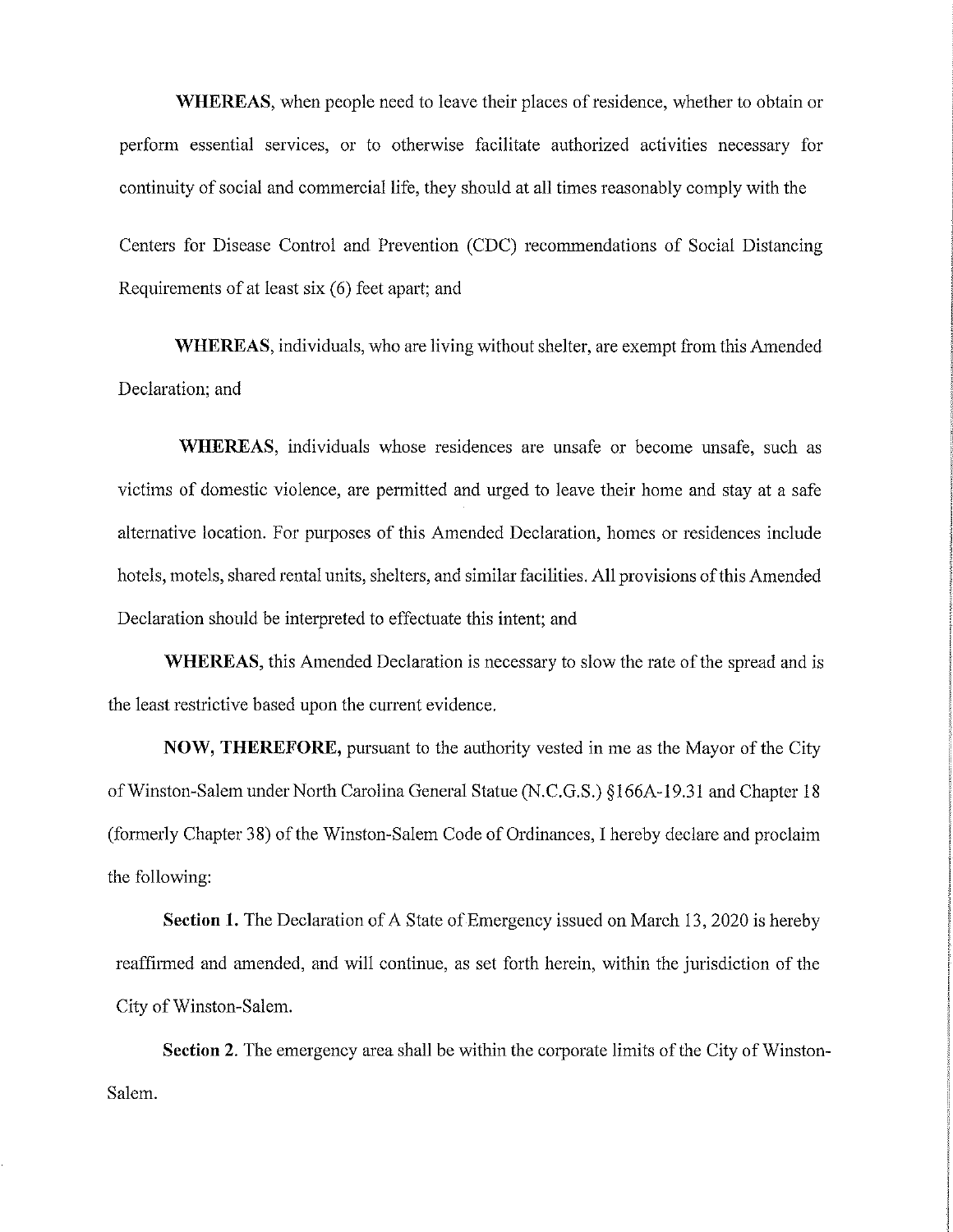**Section 3.** N.C.G.S. 166A-19.31 and Chapter 18 (formerly 38) of the Winston-Salem

Code of Ordinances allows the City of Winston-Salem to enact a variety of restrictions and prohibitions as this evolving situation warrants. In accordance therewith, I order the following in addition to the restrictions in Executive Order 120 signed by Governor Cooper on March 23,

2020:

## I. **CORE PROVISIONS.**

- A. **STAY-AT- HOME ORDER.** All individuals currently living within the City of Winston-Salem are restricted to stay at their places of residence. All persons may leave their residences only for Essential Activities, Essential Governmental Functions, to operate Essential Business (as defined below) or as otherwise defined in this Amended Declaration. All Essential Businesses are strongly encouraged to remain open. To the greatest extent feasible, Essential Businesses shall comply with Social Distancing requirements as defined by the CDC.
- B. **NON-ESSENTIAL BUSINESS AND OPERATIONS MUST CEASE.** All businesses and operations in the City, except Essential Businesses and Operations as defined below, are to cease all activities within the City except Minimum Basic Operations, as defined below. Businesses may continue operations consisting exclusively of employees or contractors performing activities at their own residences (i.e., working from home).
- C. **PROHIBITED ACTIVITIES.** All public and private gatherings of more than 10 people are prohibited, except for the limited purposes permitted by this Amended Declaration. Nothing herein prohibits the gathering of members of a household or residence.

All places of public amusement where people may gather, whether indoors or outdoors, including but not limited to, locations with amusement rides, carnivals, amusement parks, water parks, aquariums, zoos, museums, arcades, fairs, children's play centers, playgrounds, recreation centers, funplexes, theme parks, bowling alleys, movie and other theaters, concert and music halls, and country clubs or social clubs shall be closed to the public.

## **Restrictions on nursing homes, long-term care facilities and assisted living facilities operated pursuant to Article 6 of N.C.G.S. Chapter 131E.**

I. Owners, administrators, operators, staff, contractors, and volunteers of nursing homes, long-term care and assisted living facilities are prohibited from allowing residents, customers, clients, or visitors from assembly in spaces that do not permit appropriate social distancing which consists of separation of 6 feet or more between each individual.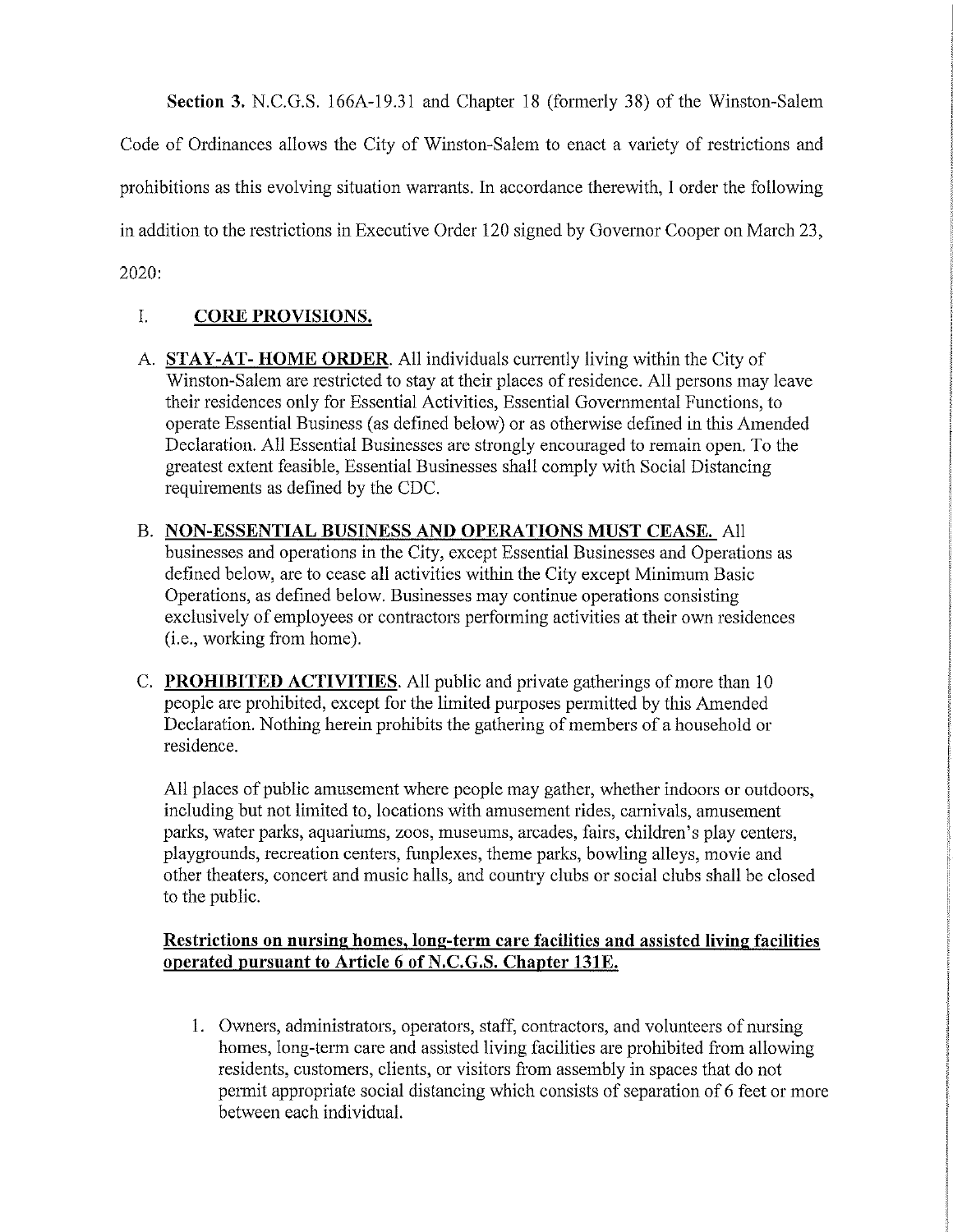- 2. Owners, administrators, operators, staff, contractors, and volunteers of nursing homes, long-term care and assisted living facilities are prohibited from allowing a person to enter the facility and visit a resident unless each of the following criteria are met: (1) the visitor is an adult, (2) the resident has not already had a visitor that day; and (3) the visit takes place in the resident's room. This prohibition does not apply to end of life situations.
- 3. No person is allowed to visit a resident of a nursing home, long-term care or assisted living facility, unless the visitor has been screened prior to entry for signs and symptoms of COVID-19 including the following: fever of 100.4 or higher, cough, or difficulty breathing, contact in past 14 days with a person who has a confirmed diagnosis of COVID-19 or who is under investigation for COVID-19. All visitors may be required to take precautionary measures including, but not limited to, social distancing or wearing personal protective equipment.
- 4. No person is allowed to visit a resident of a nursing home, long-term care or an assisted living facility unless the visitor shows identification, signs into a visitor's log that includes the date and time in and time out, and provides their name and contact information, including phone number and email if available.
- 5. Operators and staff of nursing homes, long-term care and assisted living facilities are prohibited from destroying each day's visitor log for a period of30 days from that day.
- 6. Owners, administrators and operators shall ensure adequate staffing to manage all occupants of the facility to include lifting and moving uninjured occupants.

# D. **LEAVING THE HOME FOR ESSENTIAL ACTIVITIES IS PERMITTED.** For purposes of this Amended Declaration, individuals may leave their residence only to perform any of the following Essential Activities:

- 1. **For health and safety.** To engage in activities or perform tasks essential to their health and safety, or to the health and safety of their family or household members (including, but not limited to, pets), such as, by way of example only and without limitation, seeking emergency services, obtaining medical supplies or medication, or visiting a health care professional for medical services that cannot be provided virtually.
- 2. **For necessary supplies and services.** To obtain necessary services or supplies for themselves and their family or household members, or to deliver those services or supplies to others, such as, by way of example only and without limitation, groceries and food, household consumer products, supplies they need to work from home, and products necessary to maintain the safety, sanitation, and essential operation of residences.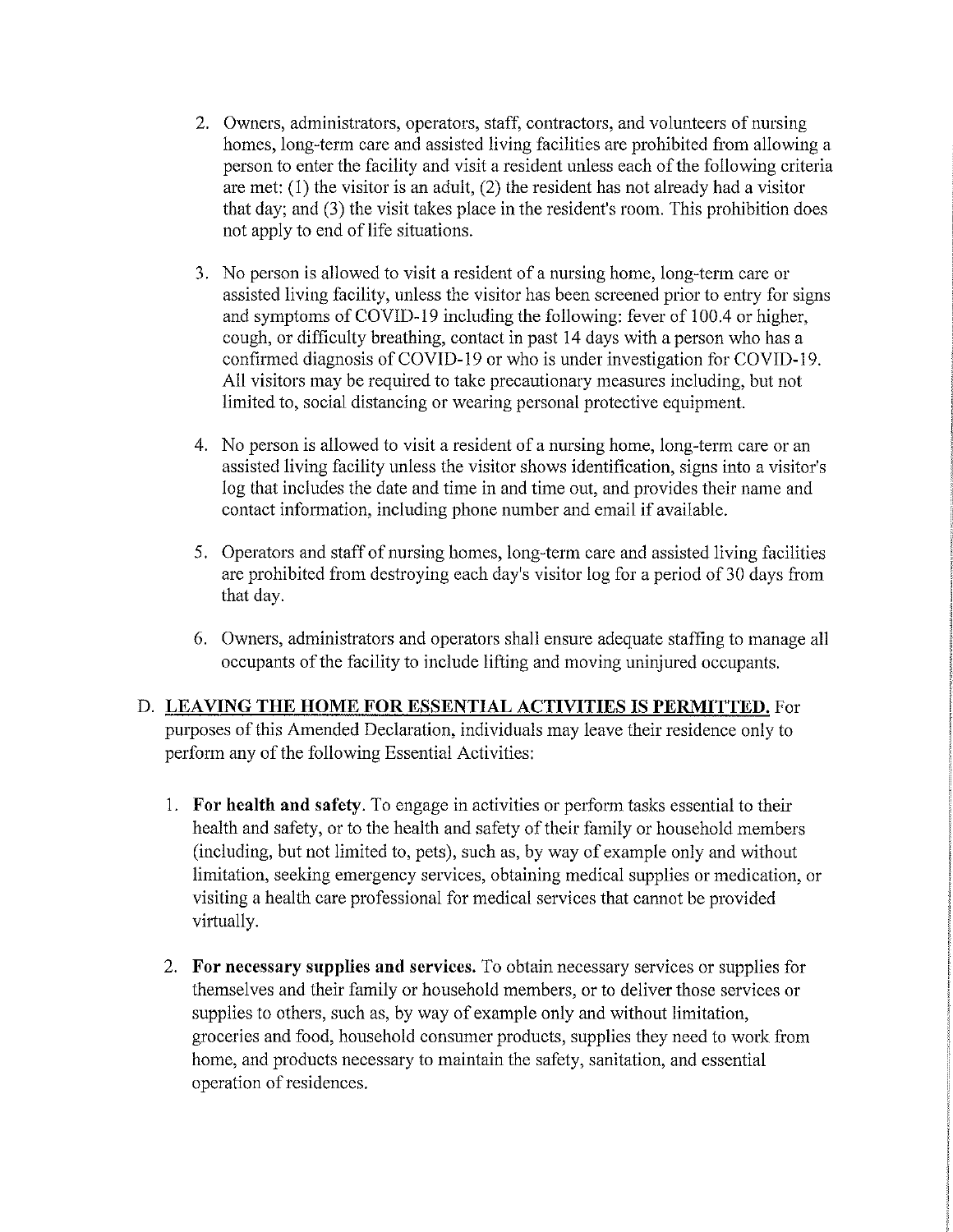- 3. **For outdoor activity.** To engage in outdoor activity, provided the individuals comply with Social Distancing Requirements, as defined herein, such as, by way of example and without limitation, walking, hiking, golfing, running, cycling, or using the greenways. Individuals may go to public parks and open outdoor recreation areas. However, playgrounds may increase spread of COVID-19 and, therefore, shall be closed.
- 4. **For certain types of work.** To perform work providing essential products and services at Essential Businesses or Operations (which, as defined below, includes Healthcare and Public Health Operations, Human Services Operations, Essential Governmental Functions, and Essential Infrastructure) or to otherwise carry out activities specifically permitted in this Amended Declaration, including Minimum Basic Operations.
- 5. **To take care of others.** To care for a family member, friend, or pet in another household, and to transport family members, friends, or pets as allowed by this Amended Declaration.
- E. **ELDERLY PEOPLE AND THOSE WHO ARE VULNERABLE ("Vulnerable").**  Those who are Vulnerable because of illness should take additional precautions. People at high risk of severe illness from COVID-19, including elderly people and those who are sick, are urged to stay in their residence to the extent possible except as necessary to seek medical care. Nothing in this Amended Declaration prevents the Forsyth County Public Health Director from issuing and enforcing isolation and quarantine orders or executing other duties as required pursuant to N.C.G.S. 130A.
- F. **HEALTHCARE AND PUBLIC HEALTH OPERATIONS.** For purposes of this Amended declaration, individuals may leave their residence to work for or obtain services through Healthcare and Public Health Operations.
	- 1. Healthcare and Public Health Operations includes, but is not limited to: hospitals; clinics when medical/dental care cannot be provided virtually; pharmacies; public health entities, including those that compile, model, analyze and communicate public health information; pharmaceutical, pharmacy, medical device and equipment, and biotechnology companies (including operations, research and development, manufacture, and supply chain); organizations collecting blood, platelets, plasma, and other necessary materials; reproductive health care providers; home healthcare services providers; mental health and substance use providers; other healthcare facilities and suppliers and providers of any related and/or ancillary healthcare services; and entities that transport and dispose of medical materials and remains.
	- 2. Specifically included in Healthcare and Public Health Operations are manufacturers, teclmicians, logistics, and warehouse operators and distributors of medical equipment, personal protective equipment (PPE), medical gases,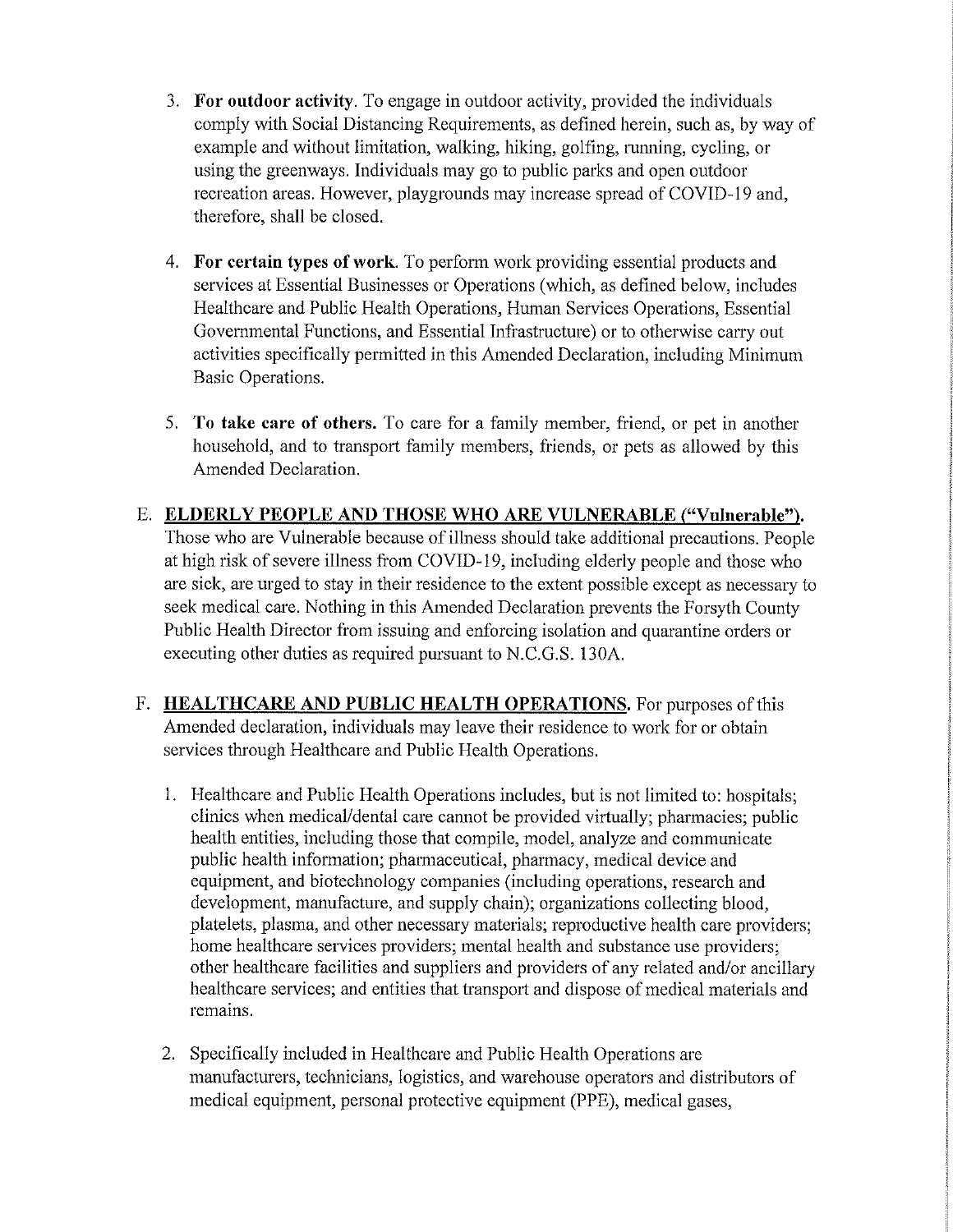pharmaceuticals, blood and blood products, vaccines, testing materials, laboratory supplies, cleaning, sanitizing, disinfecting or sterilization supplies, and tissue and paper towel products.

- 3. Healthcare and Public Health Operations also includes veterinary care and all urgent healthcare services provided to animals.
- 4. Healthcare and Public Health Operations shall be construed broadly to avoid any impacts to the delivery of healthcare, broadly defined. Healthcare and Public Health Operations does not include fitness and exercise gyms, spas, salons, barbershops, tattoo parlors, and similar facilities.
- G. **HUMAN SERVICE OPERATIONS.** For purposes of this Amended Declaration, individuals may leave their residence to work for or obtain services that are not available via online or mail-in applications, and telephone interviews at any Human Services Operations, or Medicaid providers that are providing services to the public and including state-operated, institutional, or community-based settings providing human services to the public.
	- I. Human Services Operations include, but are not limited to: long-term care facilities; residential settings and shelters for adults, seniors, children, and/or people with developmental disabilities, intellectual disabilities, substance use disorders, and/or mental illness; transitional facilities; home-based settings to provide services to individuals with physical, intellectual, and/or developmental disabilities, seniors, adults, and children; field offices that provide and help to detennine eligibility for basic needs including food, cash assistance, medical coverage, child care, vocational services, rehabilitation services; developmental centers; adoption agencies; businesses that provide food, shelter, and social services, and other necessities of life for economically disadvantaged individuals, individuals with physical, intellectual, and/or developmental disabilities, or otherwise needy individuals.
	- 2. Human Services Operations shall be construed broadly to avoid any impacts to the delivery of human services, broadly defined.
- H. **ESSENTIAL INFRASTRUCTURE.** For purposes of this Amended Declaration, individuals may leave their residence to provide any services or perform any work necessary to offer, provision, operate, maintain and repair Essential Infrastructure.
	- I. Essential Infrastructure includes, but is not limited to: food production, distribution, and sale; construction (including, but not limited to, construction required in response to this public health emergency, hospital construction, construction of long-term care facilities, public works construction, and housing construction); building management and maintenance; airport operations; operation and maintenance of utilities, including water, sewer, and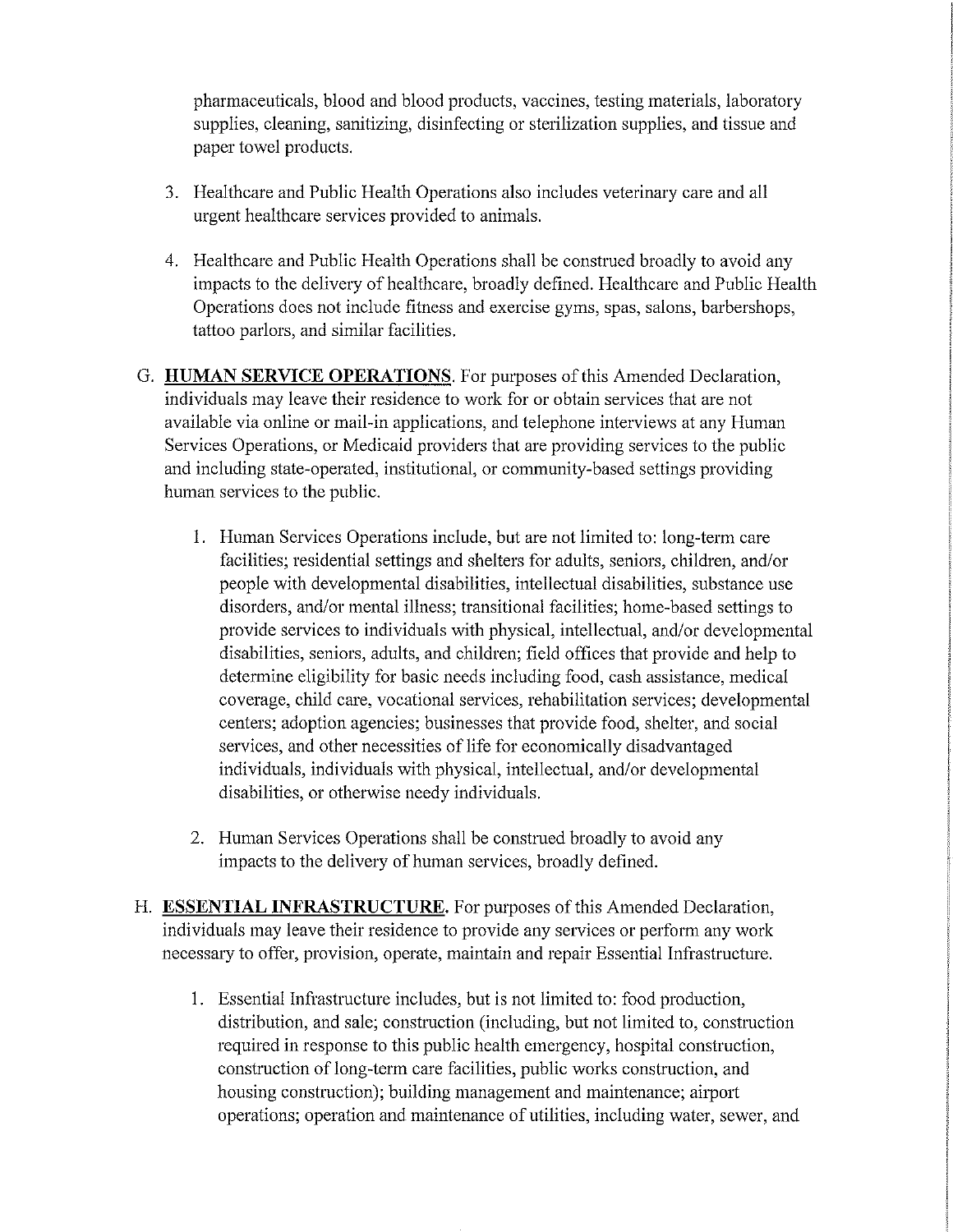gas; electrical (including power generation, distribution, and production ofraw materials); distribution centers; security system operation and maintenance; oil and biofuel refining; roads, highways, railroads, and public transportation; ports; cybersecurity operations; flood control; solid waste and recycling collection and removal; and internet, video, and telecommunications systems (including the provision of essential global, national, and local infrastructure for computing services, business infrastructure, communications, and webbased services).

- 2. Essential Infrastructure shall be construed broadly to avoid any impacts to essential infrastructure, broadly defined.
- I. **ESSENTIAL GOVERNMENTAL FUNCTIONS.** For purposes of this Amended Declaration, all first responders, emergency management personnel, emergency dispatchers, court personnel, law enforcement and corrections personnel, hazardous materials responders, child protection and child welfare personnel, adult protection services, housing and shelter personnel, military, and other governmental employees working for or to support Essential Businesses and Operations are categorically exempt.
	- I. Essential Government Functions means all services provided by the City needed to ensure the continuing operation of the government agencies or to provide for or support the health, safety and welfare of the public, and including contractors, performing Essential Government Functions. The City Manager shall determine the Essential Governmental Functions and identify employees and/or contractors necessary to the performances of those functions.
	- 2. This Amended Declaration does not apply to Forsyth County, or any other municipality in Forsyth County, the State of North Carolina or the Federal Government. Nothing herein shall prohibit any individual from performing or accessing Essential Governmental Functions.
- J. **BUSINESSES COVERED BY THIS AMENDED DECLARATION.** For the purposes of this Amended Declaration, covered businesses include any for-profit, nonprofit, or educational entity, regardless of the nature of the service, the function it performs, or its corporate or entity structure.

## II. **ADDITIONAL PROVISIONS AND DEFINITIONS.**

- A. **Essential Businesses and Operations.** For purposes of this Amended Declaration, Essential Businesses and Operations means Healthcare and Public Health Operations, Human Services Operations, Essential Governmental Functions, and Essential Infrastructure, and the following:
	- 1. Stores that sell groceries and medicine. Grocery stores, pharmacies, certified farmers' markets, farm and produce stands, supermarkets, convenience stores, and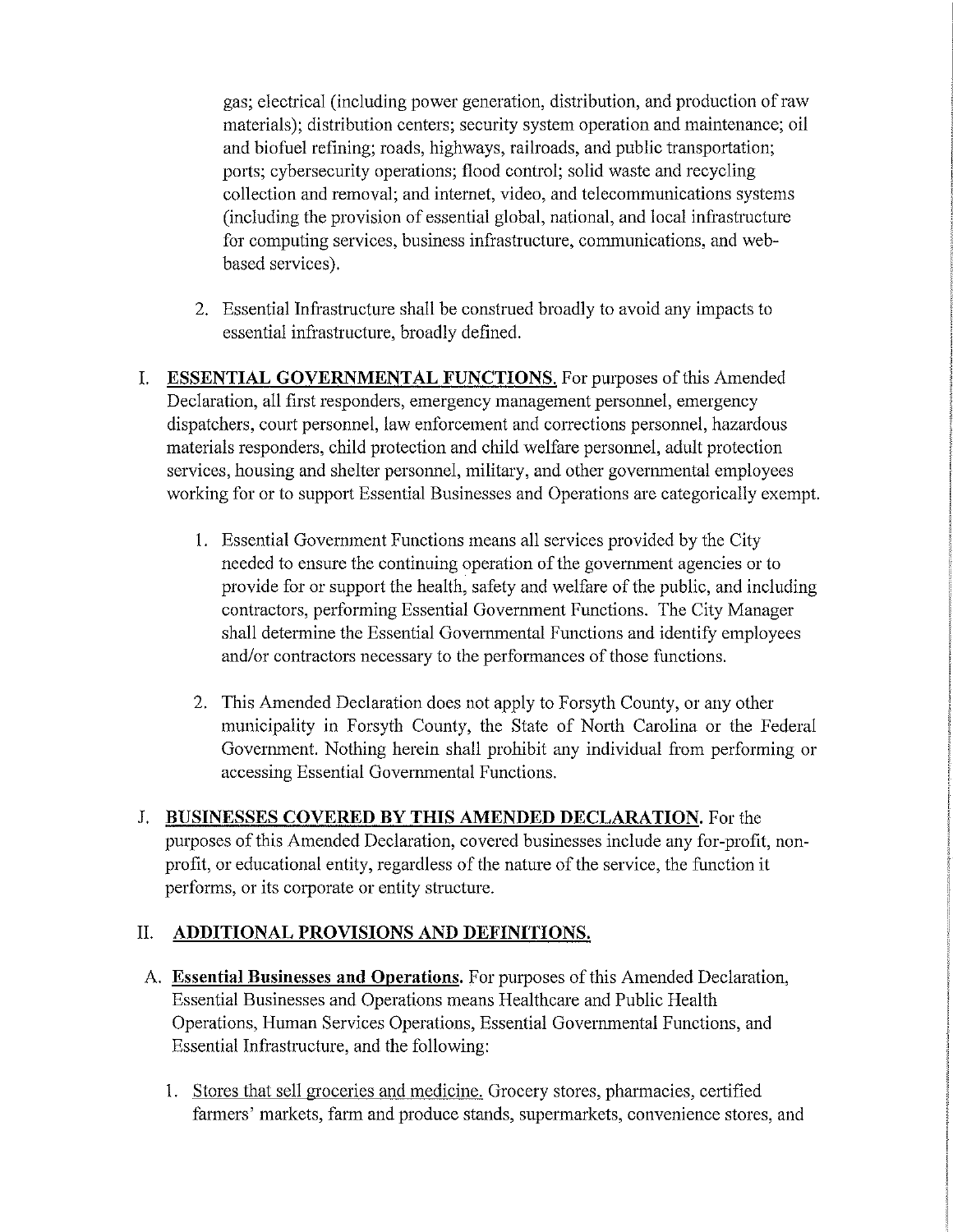other establishments engaged in the retail sale of groceries, canned food, dry goods, frozen foods, fresh fruits and vegetables, pet supplies, fresh meats, fish, and poultry, alcohol and nonalcoholic beverages and any other household consumer products (such as cleaning and personal care products). This includes stores that sell groceries, medicine, including medication not requiring a medical prescription, and also that sell other non-grocery products, and products necessary to maintaining the safety, sanitation, and essential operation of residences and Essential Businesses and Operations.

- 2. Food, beverage, and agriculture. Food and beverage manufacturing, production, processing, and cultivation, including farming, livestock, fishing, baking, and other production agriculture, including cultivation, marketing, production, and distribution of animals and goods for consumption; and businesses that provide food, shelter, and other necessities of life for animals, including animal shelters, rescues, shelters, kennels, and adoption facilities.
- 3. Organizations that provide charitable and social services. Businesses and religious and secular nonprofit organizations, including food banks, when providing food, shelter, and social services, and other necessities of life for economically disadvantaged or otherwise needy individuals, individuals who need assistance as a result of this emergency, and people with disabilities.
- 4. Media. Newspapers, television, radio, and other media services.
- 5. Gas stations and businesses needed for transportation. Gas stations and autosupply, auto-repair, and related facilities and bicycle shops and related facilities. This includes auto sales/dealerships provided the Social Distancing and Required Measures, as set forth herein, are adhered to.
- 6. Financial institutions. Banks, cunency exchanges, consumer lenders, including but not limited to, payday lenders, pawnbrokers, consumer installment lenders and sales finance lenders, credit unions, appraisers, title companies, financial markets, trading and futures exchanges, affiliates of financial institutions, entities that issue bonds, related financial institutions, and institutions selling financial products.
- 7. Hardware and supply stores. Hardware stores and businesses that sell electrical, plumbing, and heating material.
- 8. Critical trades. Building and Construction Tradesmen and Tradeswomen, and other trades including but not limited to plumbers, electricians, exterminators, cleaning and janitorial staff for commercial and governmental properties, security staff, operating engineers, HV AC, painting, moving and relocation services, and other service providers who provide services that are necessary to maintaining the safety, sanitation, and essential operation of residences, Essential Activities, and Essential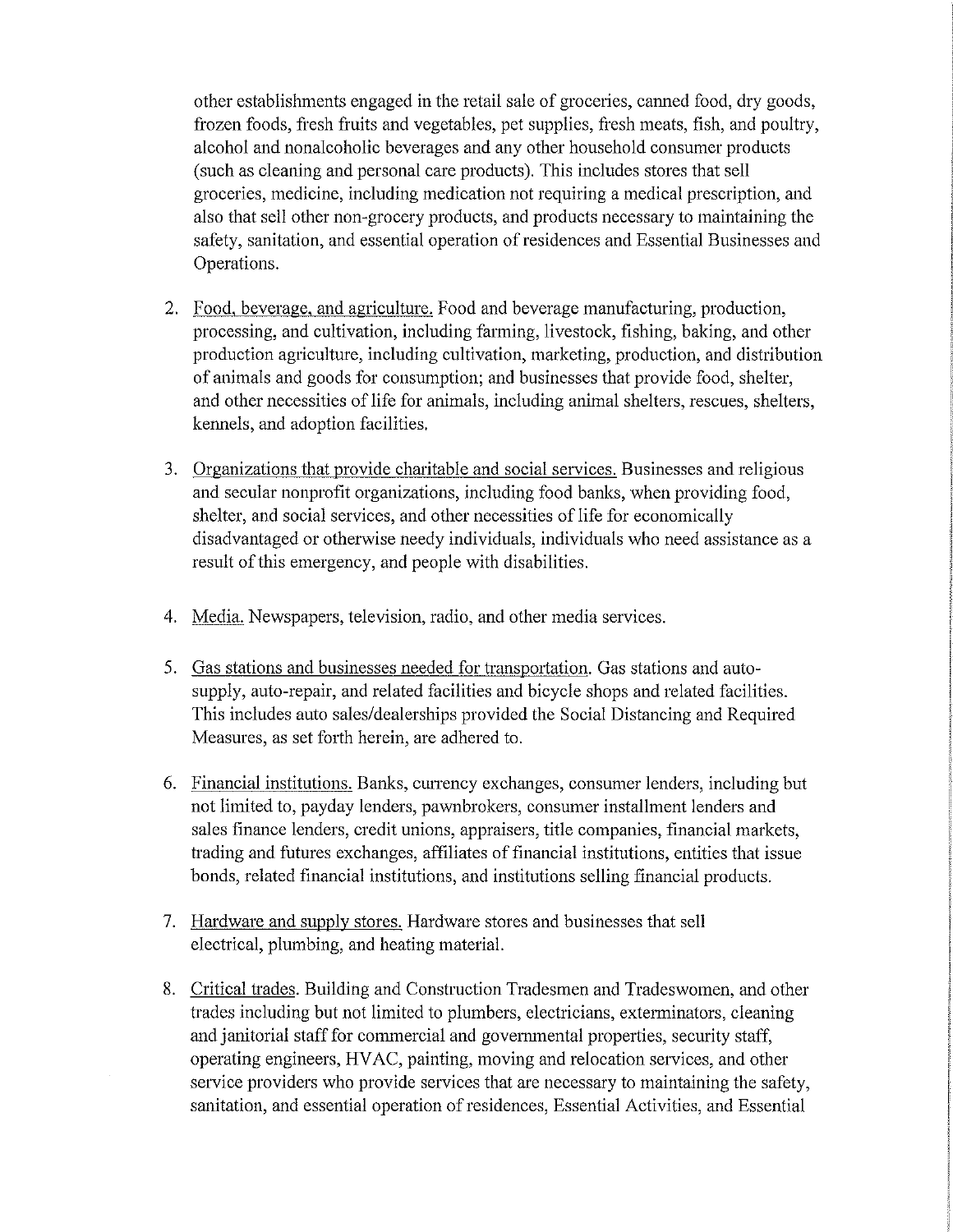Businesses and Operations.

- 9. Mail, post, shipping, logistics, delivery, and pick-up services. Post offices and other businesses that provide shipping and delivery services, and businesses that ship or deliver groceries, food, goods or services to end users or through commercial channels.
- 10. Educational institutions. Educational institutions-including public and private pre-K-12 schools, colleges, and universities-for purposes of facilitating distance **learning, performing critical research related to COVID-19, or performing essential functions,** provided that social distancing of six-feet per person is maintained to the greatest extent possible. This Amended Declaration is consistent with, and does not amend or supersede, the Governor's March 10, 2020 Executive Order, except that affected schools are ordered closed through May 15, 2020; the Winston-Salem-Forsyth County School System remains under the command and control of the superintendent of schools.
- 11. Laundry services. Laundromats, dry cleaners, industrial laundry services, and laundry service providers.
- 12. Restaurants for consumption off-premises. Restaurants and other facilities that prepare and serve food, but only for consumption off-premises, through such means as in-house delivery, third-party delivery, drive-through, curbside pick-up, and carry-out. Schools and other entities that typically provide food services to students or members of the public may continue to do so under this Amended Declaration on the condition that the food is provided to students or members of the public on a pick-up and takeaway basis only. Schools and other entities that provide food services under this exemption shall not pennit the food to be eaten at the site where it is provided, or at any other gathering site due to the virus's propensity to physically impact surfaces and personal property.
- 13. Supplies to work from home. Businesses that sell, manufacture, or supply products needed for people to work from home.
- 14. Supplies for Essential Businesses and Operations. Businesses that sell, manufacture, or supply other Essential Businesses and Operations with the support or materials necessary to operate, including computers; audio and video electronics; household appliances; IT and telecommunication equipment; hardware, paint, flat glass; electrical, plumbing and heating material; sanitary equipment; personal hygiene products; food, food additives, ingredients and components; medical and orthopedic equipment; optics and photography equipment; diagnostics, food and beverages, chemicals, soaps and detergent; and firearm and annnunition suppliers and retailers for purposes of safety and security.
- 15. Transportation. Airlines, taxis, public transportation, transportation network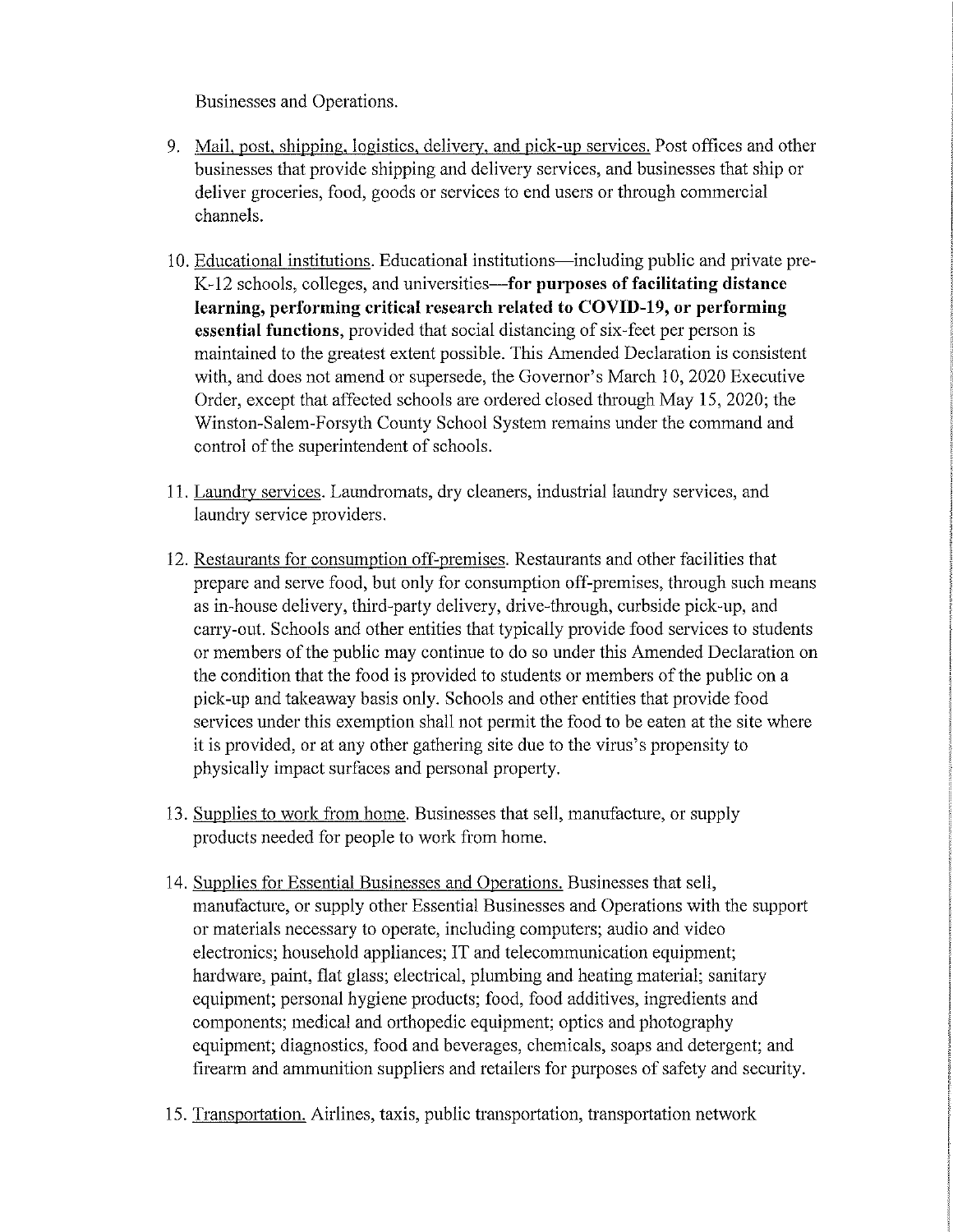providers (such as Uber and Lyft), vehicle rental services, paratransit, and other private, and commercial transportation and logistics providers necessary for Essential Activities and other purposes expressly authorized herein.

- 16. Home-based care and services. Home-based care for adults, seniors, children, and/or people with developmental disabilities, intellectual disabilities, substance use disorders, and/or mental illness, including caregivers such as nannies who may travel to the child's home to provide care, and other in-home services including meal delivery.
- 17. Residential facilities and shelters. Residential facilities and shelters for adults, seniors, children, and/or people with developmental disabilities, intellectual disabilities, substance use disorders, and/or mental illness.
- 18. Professional services. Professional services, such as legal services, accounting services, insurance services, real estate transactions and services including, but not limited to, real estate brokerage services, appraisal and title services.
- 19. Childcare centers for specific employees exempted by this Amended Declaration. Childcare facilities providing services that enable first responders, healthcare workers, public health, HHS staff and others responding to COVID-19.
- 20. Manufacture, distribution, and supply chain for critical products and industries. Manufacturing companies, distributors, and supply chain companies producing and supplying essential products and services in and for industries such as pharmaceutical, technology, biotechnology, healthcare, chemicals and sanitization, waste pickup and disposal, agriculture, food and beverage, transportation, energy, steel and steel products, petroleum and fuel, mining, construction, national defense, communications and clothing, as well as products used by other Essential Businesses and Operations.
- 21. Hotels and motels. Hotels and motels, to the extent used for lodging and delivery or carry-out food services.
- 22. Funeral services. Funeral, mortuary, cremation, burial, cemetery, and related services.
- 23. Additional Manufacturers. Manufacturers of pharmaceuticals, biologics, medical devices, diagnostic devices, imaging equipment, and durable medical equipment; clinical laboratories; and other providers of diagnostic services (collectively, "Healthcare Products"); and entities supporting the manufacture or provision of Healthcare Products; Manufacturers of biological products critical in the production of food, transportation fuels, agriculture, animal feed and hygiene agents, (collectively, Essential Products) to include (by way of example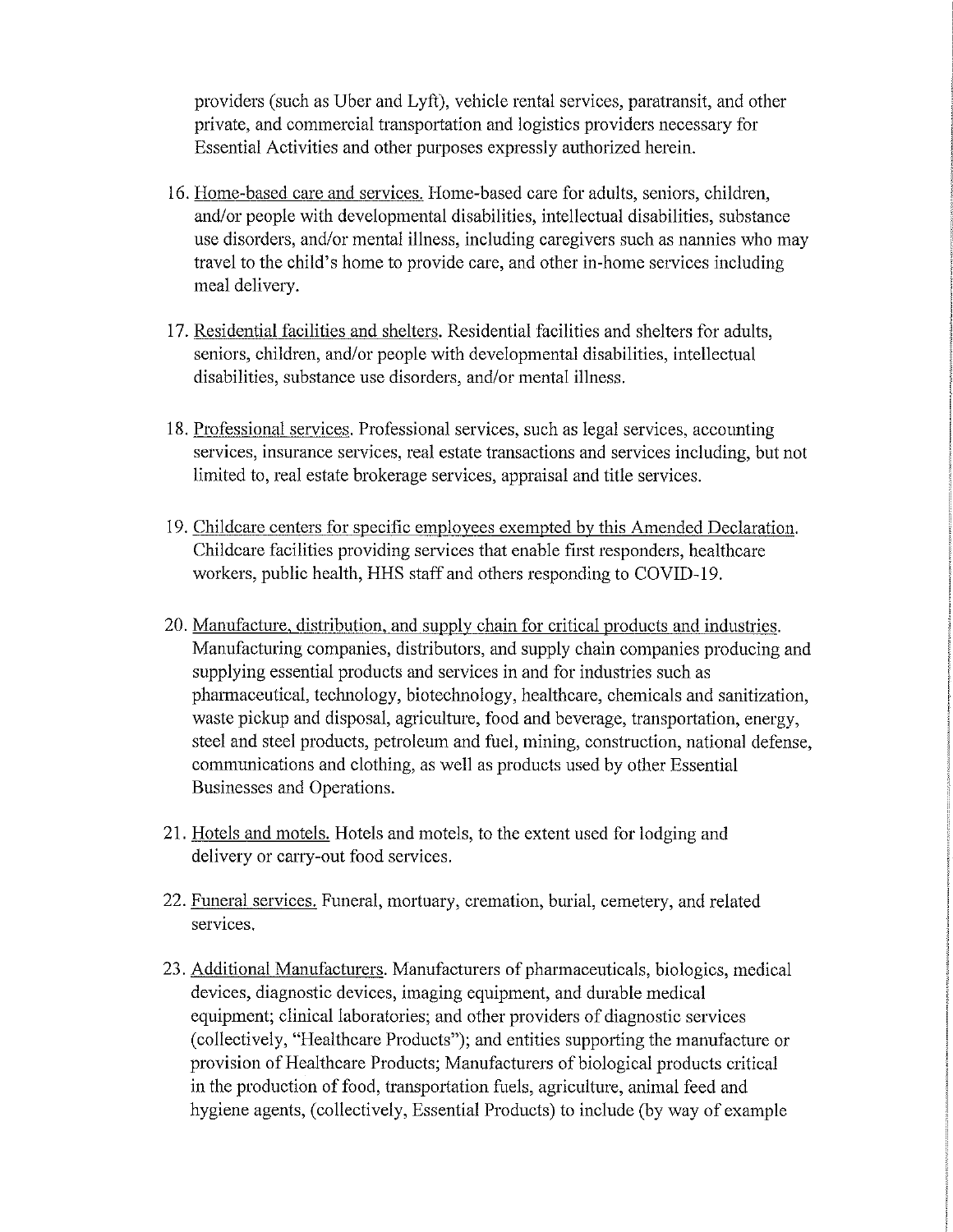and not limitation) the production of enzymes and microbes, and entities supporting the manufacture of Essential Products. Entities conducting research, testing, or clinical trials used or useful in the development of Healthcare Products and Essential Products, (collectively, "Life Science Research"), and entities supporting Life Science Research.

- 24. Additional Entities. Entities engaged in the physical construction of the built environment and its infrastructure of manufacturers or other producers of Healthcare Products and Essential Products (collectively, "Facilities"), and entities supporting the construction of Facilities; Wholesalers, distributors, warehousers, retailers and similar entities engaged in the delivery of Healthcare Products or Essential Products, or supporting the production of Healthcare Products or Essential Products, or the conduct of Life Science Research, and Suppliers of materials, components, services, or other products or services ("Inputs") required to supply or maintain the supply of Inputs used or useful to entities described above. Inputs include (by way of example and not limitation), validation, calibration, maintenance and repair services, veterinary services, and information technology services.
- 25. CISA List. On March 19, 2020, the U.S. Department of Homeland Security, Cybersecurity Infrastructure & Security Agency (CISA), issued a *Memorandum on Identification of Essential Critical Infrastructure Workers During COVID-19 Response.* The definition of Essential Businesses in this Amended Declaration includes all the workers identified in that Memorandum. Activities necessary to maintain the continuity of the federal critical infrastructure sectors, as outlined at https://www.cisa.gov/criticalinfrastructure-sectors ;https://www.cisa.gov/identifying-critical-infrastructure-duringcovid-19.
- 26. Common (Mall) Areas. Common areas ofa mall provided the Social Distancing and Required Measures, and set forth herein, are adhered to.
- B. **Minimum Basic Operations.** For purposes of this Amended Declaration, Minimum Basic Operations include the following, provided that employees comply with Social Distancing Requirements, to the extent possible, while carrying out such operations:
	- 1. The minimum necessary activities to maintain the value of the business's inventory, preserve the condition of the business's physical plant and equipment, ensure security, process payroll and employee benefits, or for related functions.
	- 2. The minimum necessary activities to facilitate employees of the business being able to continue to work remotely from their residences.
- C. **Essential Travel.** For purposes of this Amended Declaration, Essential Travel includes travel for any of the following purposes. Individuals engaged in any Essential Travel must comply with all Social Distancing Requirements as defined in Paragraph II.D.
	- 1. Any travel related to the provision of or access to Essential Activities, Essential Governmental Functions, Essential Businesses and Operations, or Minimum Basic Operations.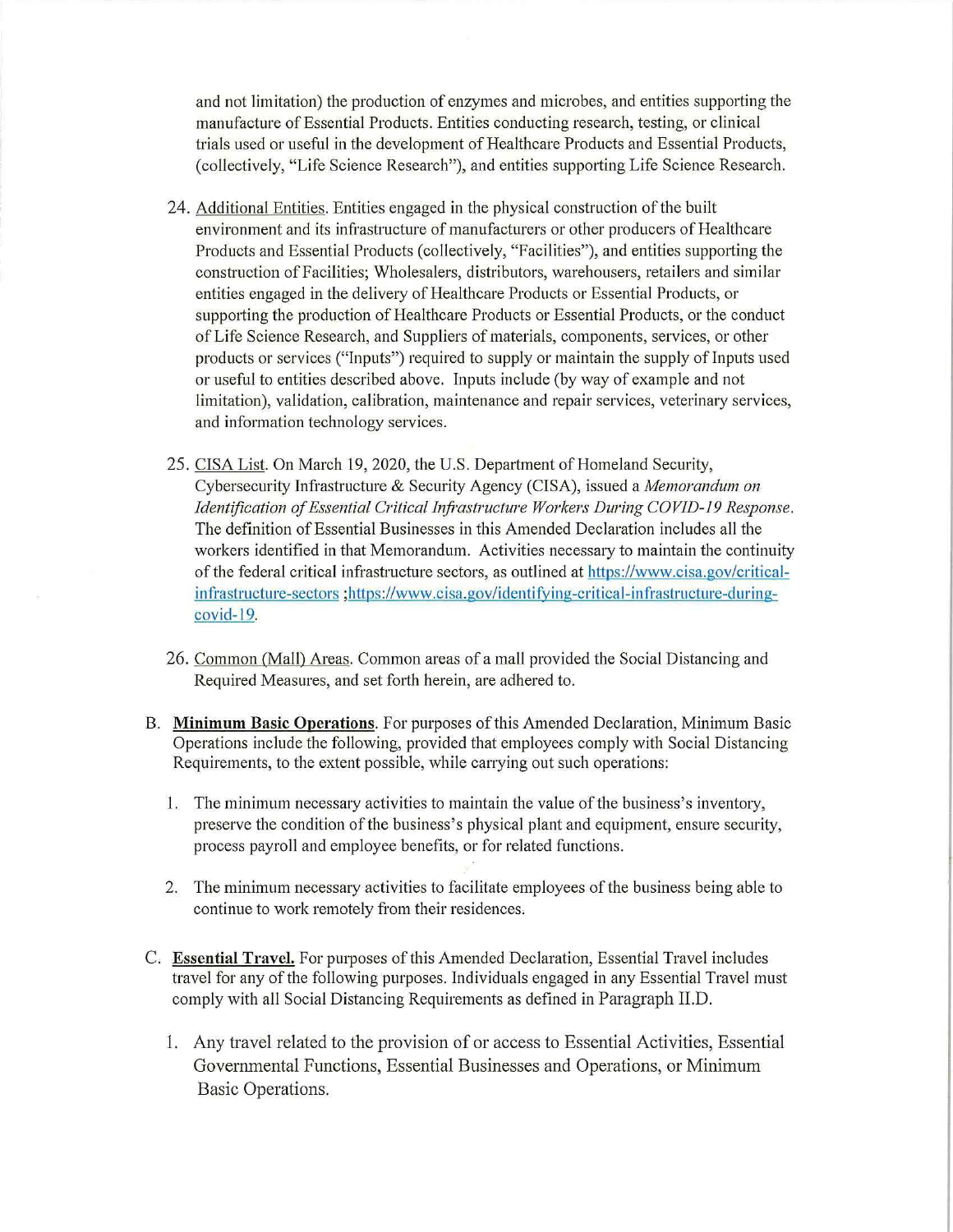- 2. Travel to care for elderly, minors, dependents, persons with disabilities, or other vulnerable persons.
- 3. Travel to or from educational institutions for purposes of receiving materials for distance learning, for receiving meals, and any other related services.
- 4. Travel to return to a place of residence from outside the jurisdiction.
- 5. Travel required by law enforcement or court order, including to transport children pursuant to a custody agreement.
- 6. Travel required for non-residents to return to their place of residence outside the City. Individuals are strongly encouraged to verify that their transportation out of the City remains available and functional prior to commencing such travel.
- D. **Social Distancing Requirements.** For purposes of this Amended Declaration, Social Distancing Requirements includes maintaining at least six-foot social distancing from other individuals, washing hands with soap and water for at least twenty seconds as frequently as possible or using hand sanitizer, covering coughs or sneezes (into the sleeve or elbow, not hands), regularly cleaning high-touch surfaces, and not shaking hands.
- E. **Required Measures.** Essential Businesses and Operations and businesses engaged in Minimum Basic Operations must take proactive measures to ensure compliance with Social Distancing Requirements, including where possible:
	- I. Designate six-foot distances. Designating with signage, tape, or by other means, six-foot spacing for employees and customers in line to maintain appropriate distance;
	- 2. Hand sanitizer and sanitizing products. Having hand sanitizer and sanitizing products readily available for employees and customers;
	- 3. Separate operating hours for vulnerable populations. Implementing separate operating hours for elderly and vulnerable customers; and
	- 4. Online and remote access. Posting online whether a facility is open and how best to reach the facility and continue services by phone or remotely.

This Amended Declaration is issued in accordance with, and incorporates by reference, the March 13, 2020 Declaration of State of Emergency issued by the undersigned, and the State of Emergency issued by the Governor on March 10, 2020.

Any person violating any prohibition or restriction imposed by this Amended Declaration shall be guilty ofa Class 2 misdemeanor in accordance with N.C.G.S. 14-288.20A.

If any section, subsection, sentence, clause, or phrase of this Amended Declaration is for any reason held to be invalid, such decision shall not affect the validity of the remaining portions of the Amended Declaration.